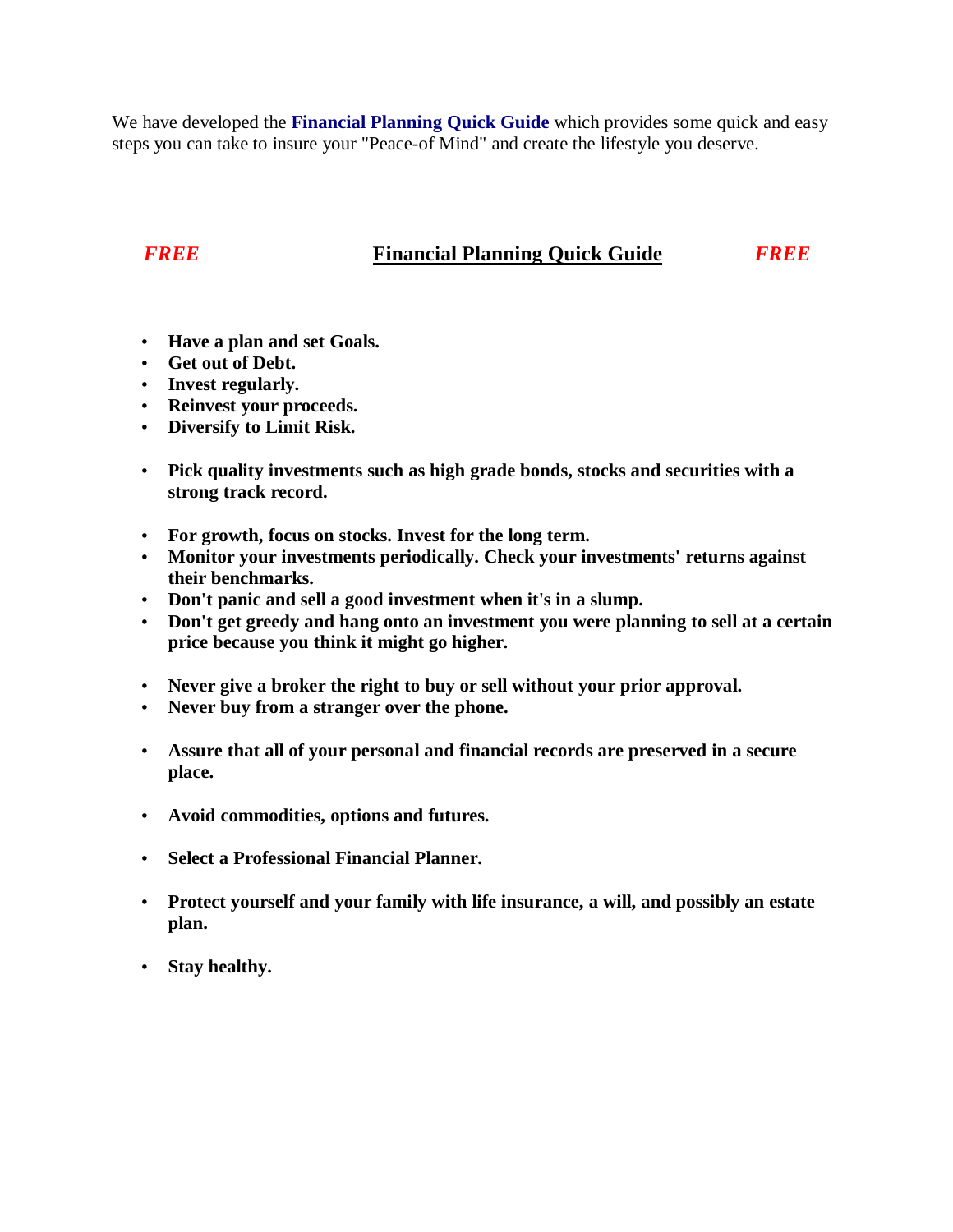# **How to Reduce Risk**

#### **Balanced Portfolio**

The best way to reduce your risk is with a balanced portfolio. Rather than placing "all of your eggs in one basket," diversify your investments. The key to a balanced portfolio is acquiring the right combination of assets. This is where a professional financial planner can help.

### **Long-Term Investing**

Another way to reduce risk is to invest for the long term. Historically, the market has always risen, despite day to day fluctuations and periodic "corrections." Investing for the long term lets you take the slightly higher risks you need to beat inflation and earn a higher return.

#### **Dollar-Cost Averaging**

With Dollar-Cost Averaging, you invest exactly the same amount every week, month, quarter or year, regardless of the market. This gets you into the investment habit. You build your build investment steadily, without putting too much or too little at the wrong time. Because the market has grown approximately 10% annually, this type of investing averages out the highs and lows of the market and you usually end up paying less per share.

## **Tips On Selecting A Professional Financial Planner**

- Ask questions. You have a right to know how your money will be invested and how your financial planner does business.
- **Learn how the financial planner will be compensated.** Financial planners are paid either a commission or a portion of the portfolio's value or a portion of the profits. Of the three, receiving a percentage of the profits puts the greatest pressure on financial planners to perform well.
- Find out the financial planner's credentials. If the answers to your question are vague or equivocal, be suspicious. Financial planning takes knowledge!
- **Investigate the financial planner's track record.** Ask to see numbers. After all, it's your money.